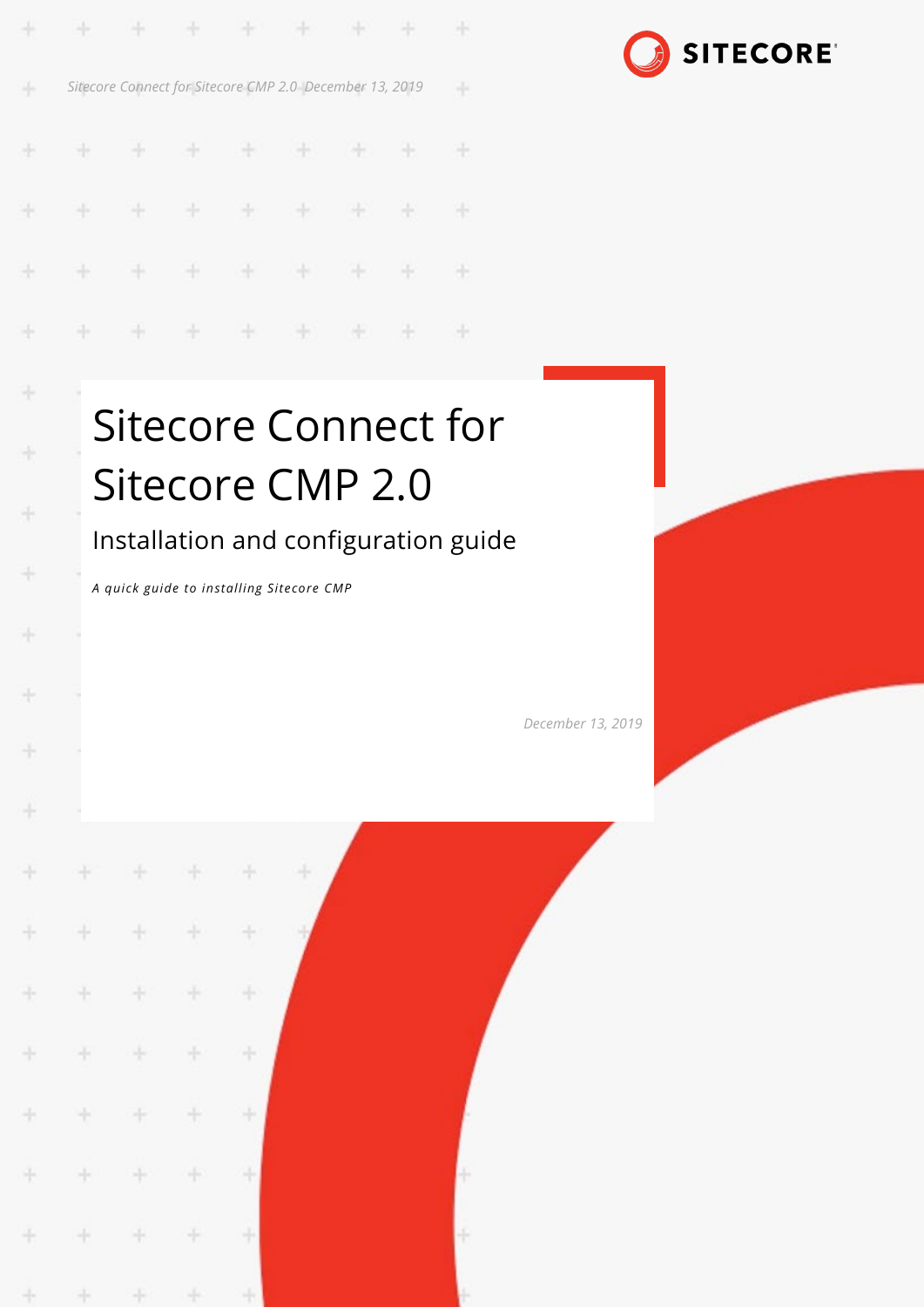

# **Table of Contents**

| 1.1   |  |
|-------|--|
| 1.2   |  |
| 1.3   |  |
|       |  |
|       |  |
|       |  |
|       |  |
|       |  |
| 1.4.1 |  |
|       |  |
| 1.4.3 |  |
|       |  |
| 1.5   |  |

Sitecore® is a registered trademark. All other brand and product names are the property of their respective holders. The contents of this document are the property of Sitecore. Copyright © 2001-2019 Sitecore. All rights reserved.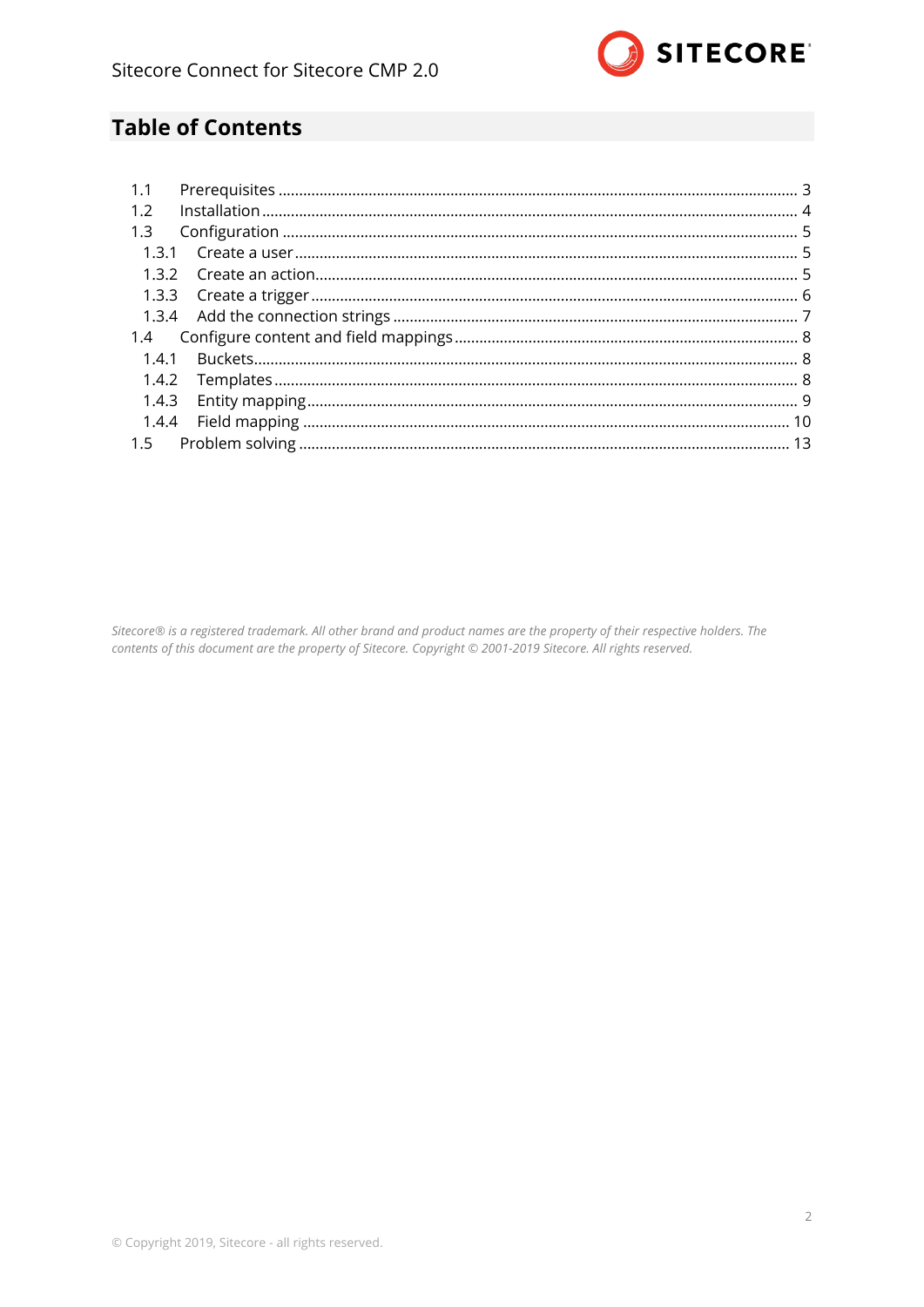

# <span id="page-2-0"></span>**1.1 Prerequisites**

Before installing Sitecore Connect™ for the Sitecore Content Management Platform (CMP) module, you must have the following:

- Sitecore Experience Platform 9.3, 9.2, 9.1, and 9.1.1
- Sitecore Content Hub 3.3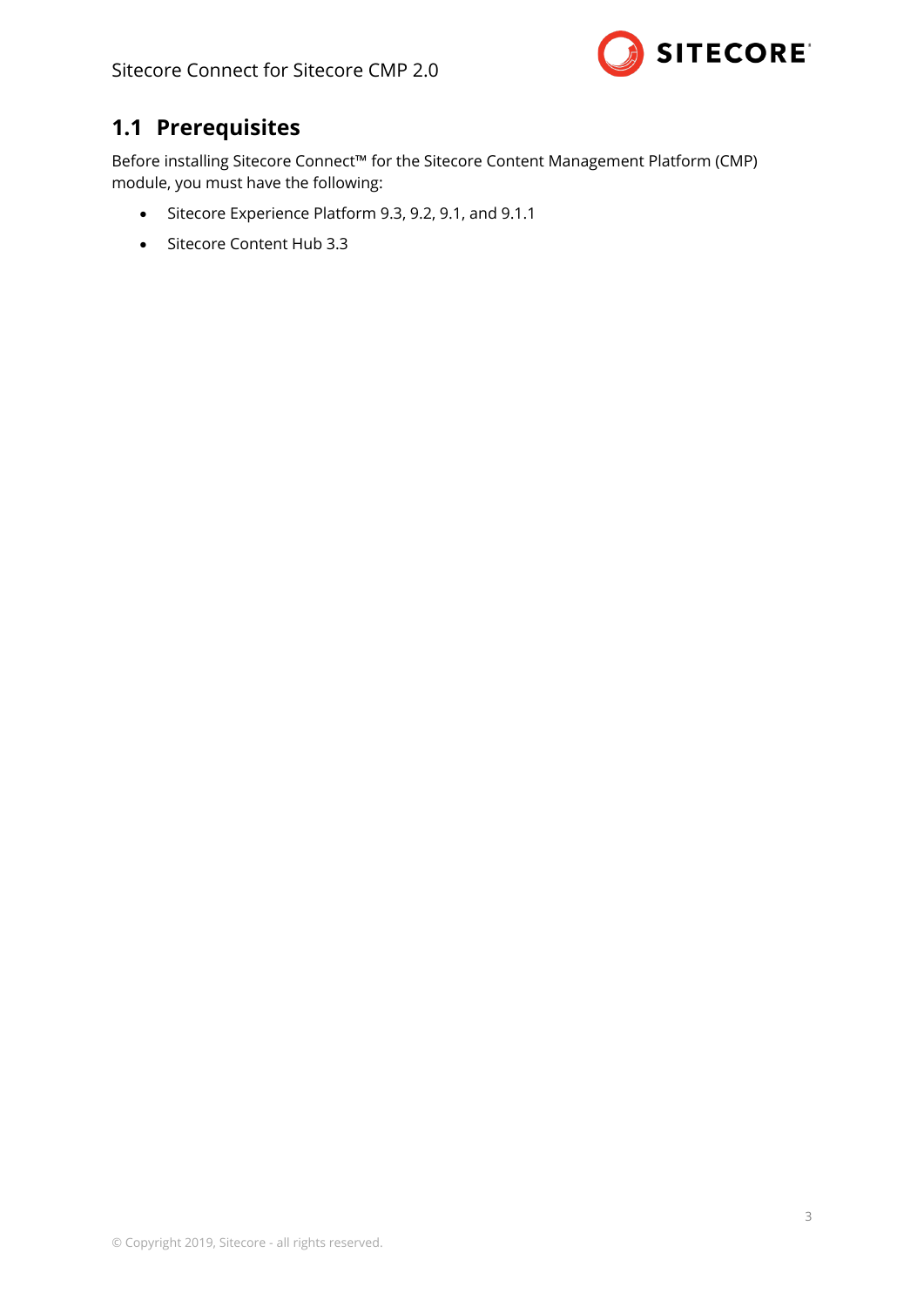

# <span id="page-3-0"></span>**1.2 Installation**

To install the Sitecore Connect™ for Sitecore CMP module:

- 1. Download the Sitecore Connect™ for Sitecore CMP module installation package from http://dev.sitecore.net.
- 2. On the Sitecore Launchpad, click **Control Panel**.
- 3. To open the Installation Wizard, in the **Control Panel**, in the **Administration** section, click **Install a package**.
- 4. Click **Upload package** and follow the steps to upload the CMP package to Sitecore.
- 5. Click **Next** and follow the steps to install the package.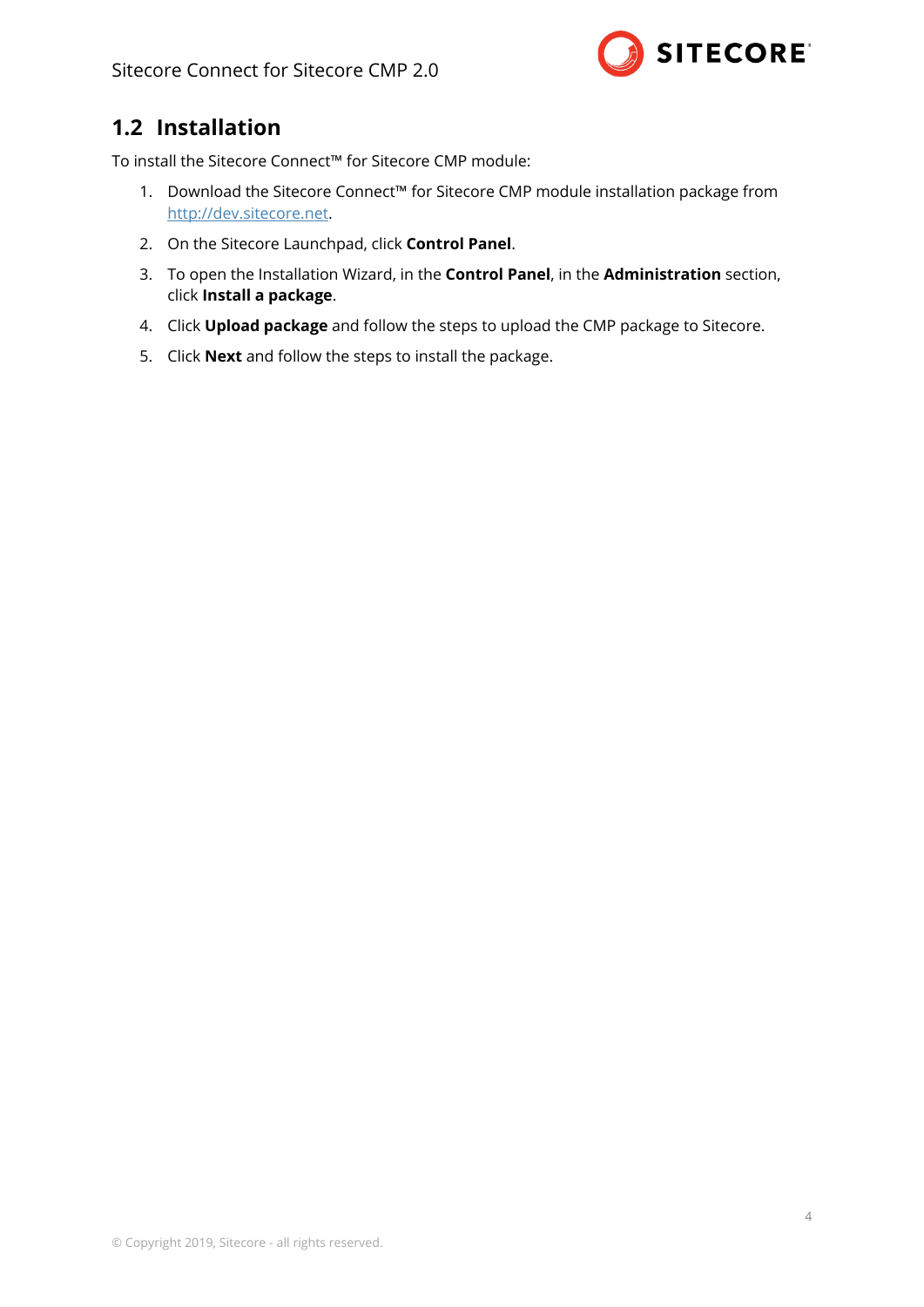

# <span id="page-4-0"></span>**1.3 Configuration**

This section describes how to:

- 1. Configure the Sitecore Content Hub (create the user, the action, and the trigger)
- 2. Add the connection strings.
- 3. Configure content and field mappings

## <span id="page-4-1"></span>**1.3.1 Create a user**

First, you must create a user.

- 1. Open the Sitecore Content Hub, and on the ribbon, click **Manage**.
- 2. On the **Users** tab, click **Add User**.
- 3. In the **Username** field, enter the user name, and click **Save**.
- 4. To assign the user to a group, on the **User groups** tab, click **Add to User group**, select the check box, and then click **Select**.
- 5. To add the user group to the Policy combination, in the **Policy combination** panel, click **Add item**.
- 6. Click **Save**.
- 7. On the **Details** tab, click **Edit profile**.
- 8. In the Email field, enter an email address, and click **Save**.
- 9. Click **Reset Password**, and click **Yes** to confirm. A password reset link is sent to the email address previously provided (you might need to check your spam box).

## <span id="page-4-2"></span>**1.3.2 Create an action**

Actions of type *Azure service bus* can connect to an Azure Service Bus and post a message when a certain trigger is fired.

To create an action:

- 1. In the Sitecore Content Hub, click **Manage**.
- 2. Click **Actions**.
- 3. Click **New action**.
- 4. For example, enter the following values:
	- o **Name**: *Sitecore*
	- o **Type**: *CMP Azure Service Bus*
	- o **Connection string**: enter the connection string for the service bus here.

The connection string must to be a connection string to the entire azure service bus.

- o **Destination type**: *Topic*
- o **Destination**: *hub\_out*
- 5. To test the connection to the Azure Service Bus, click **Test Connection**.
- 6. To save the new action, click **Save**.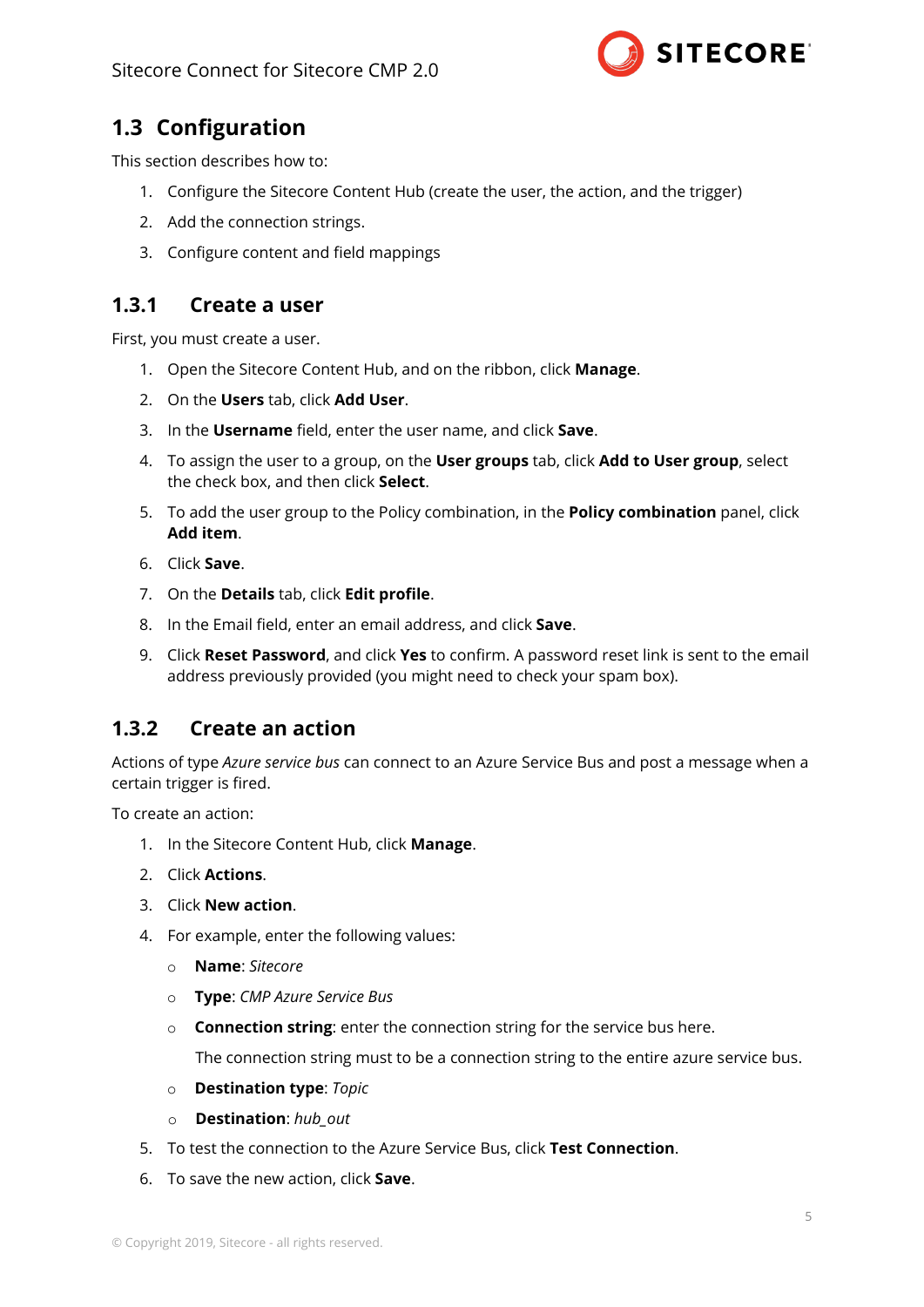

## <span id="page-5-0"></span>**1.3.3 Create a trigger**

The Sitecore Content Hub provides users with a trigger framework, which allows them to configure triggers using the user interface. A trigger is fired when a certain event occurs – with certain conditions – and can initiate a set of actions.

To create a trigger:

- 1. Open the Sitecore Content Hub, and on the ribbon, click **Manage**.
- 2. Click **Triggers,** and click **New trigger**.
- 3. On the **General** tab, enter the following values:
	- o Enter a name: *CMP content modification*
	- o Enter a description: *Post to Azure Service Bus after content change*
	- o **Objective**: *Entity modification*
	- o **Execution type**: *In background*
- 4. On the **Conditions** tab, click **Add definition**, and in the drop-down list, select **Content**. A new item is added to the list of conditions.
- 5. Add the following definitions:

| Content $\sim$        |                                      | Assets Collections                      | Project -          | Print - | Create          | Review  | DRM -                  | Manage |  |
|-----------------------|--------------------------------------|-----------------------------------------|--------------------|---------|-----------------|---------|------------------------|--------|--|
|                       | $\leftarrow$ SitecoreCMP             |                                         |                    |         |                 |         |                        |        |  |
| GENERAL               | <b>CONDITIONS</b>                    | <b>ACTIONS</b>                          |                    |         |                 |         |                        |        |  |
| <b>ADD DEFINITION</b> | Match $ALL \neq 0$ of the following: |                                         |                    |         |                 |         |                        |        |  |
| Content (M.Content)   |                                      |                                         |                    |         |                 |         |                        |        |  |
| B                     |                                      | Active states (MContentToActiveState) - | added item $\star$ |         | contains $\sim$ | $all -$ | Published <sup>8</sup> | $^{+}$ |  |
| <b>ADD CONDITION</b>  |                                      |                                         |                    |         |                 |         |                        |        |  |
|                       |                                      |                                         |                    |         |                 |         |                        |        |  |

This triggers the content import when an item is moved to the *Approved for publication* workflow state.

#### **Note**

For a complete overview of the capabilities, see the Sitecore Content Hub documentation.

- 6. On the **Actions** tab, add the action you created previously (*CMP content modification*).
- 7. Click **Save and close**. Confirm to activate the trigger.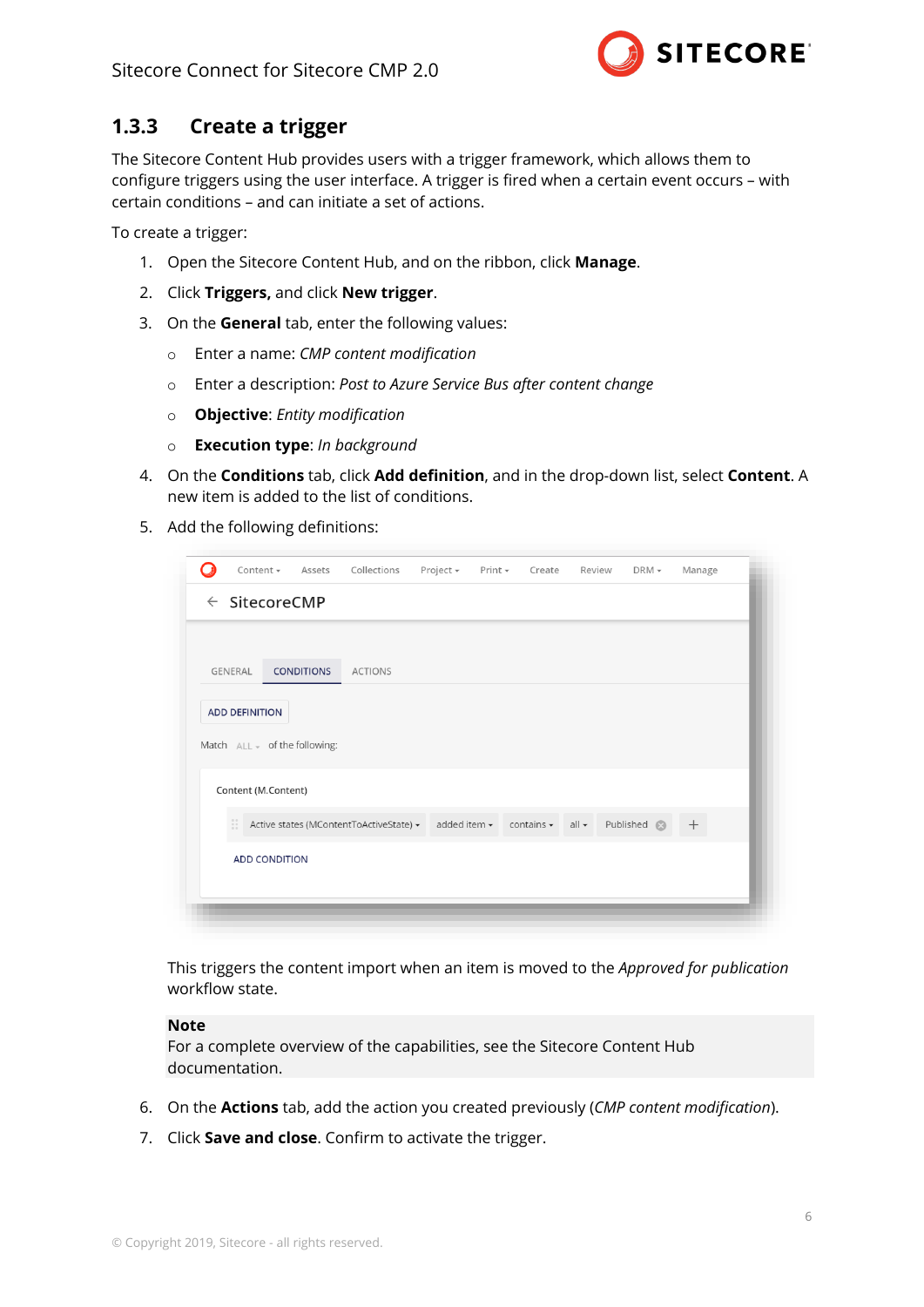

#### **Note**

You can also activate the trigger after you have completed all the configuration settings in Content Hub and in Sitecore. At this point, the trigger might start executing before the configuration is completed.

## <span id="page-6-0"></span>**1.3.4 Add the connection strings**

After you installed the package, open the ConnectionStrings.config file (C:\inetpub\<site>\App\_Config) and add the following connection strings:

```
<add name="CMP.ContentHub" 
connectionString="ClientId={client_id};ClientSecret={client_secret};UserName={username};Passwo
rd={password};URI={uri};" />
```

```
<add name="CMP.ServiceBusEntityPathIn" connectionString="{Azure Service Bus connection string 
with incoming topic}" />
```

```
<add name="CMP.ServiceBusSubscription" connectionString="{Subscription name}" />
```

```
<add name="CMP.ServiceBusEntityPathOut" connectionString="{Azure Service Bus connection string 
with outcoming topic}" />
```
Set the following fields:

- **Client id** and **Client Secret**: these settings must correspond to the settings of the LogicApp in the OAuth Clients in the Sitecore Content Hub. To verify these settings: open the Sitecore Content Hub and on the ribbon, click **Manage**, click **OAuth Clients**, click **LogicApp**, and click **Edit**.
- **User Name** and **Password** these fields must correspond to the values in the Sitecore Content Hub for the user that you created.
- **URI** set the URI to Sitecore Content Hub
- **Incoming topic** set the connection string for the Azure Service Bus and set the name for the topic of the messages posted by the Sitecore Content Hub, posted after the trigger is fired.
- **Subscription name** set the name of the subscription.
- **Outgoing topic** set the name of the topic of the messages posted to the Azure Service Bus after content is imported to Sitecore.

#### **Note**

You must restart the Sitecore website after you set/adjust the connection string.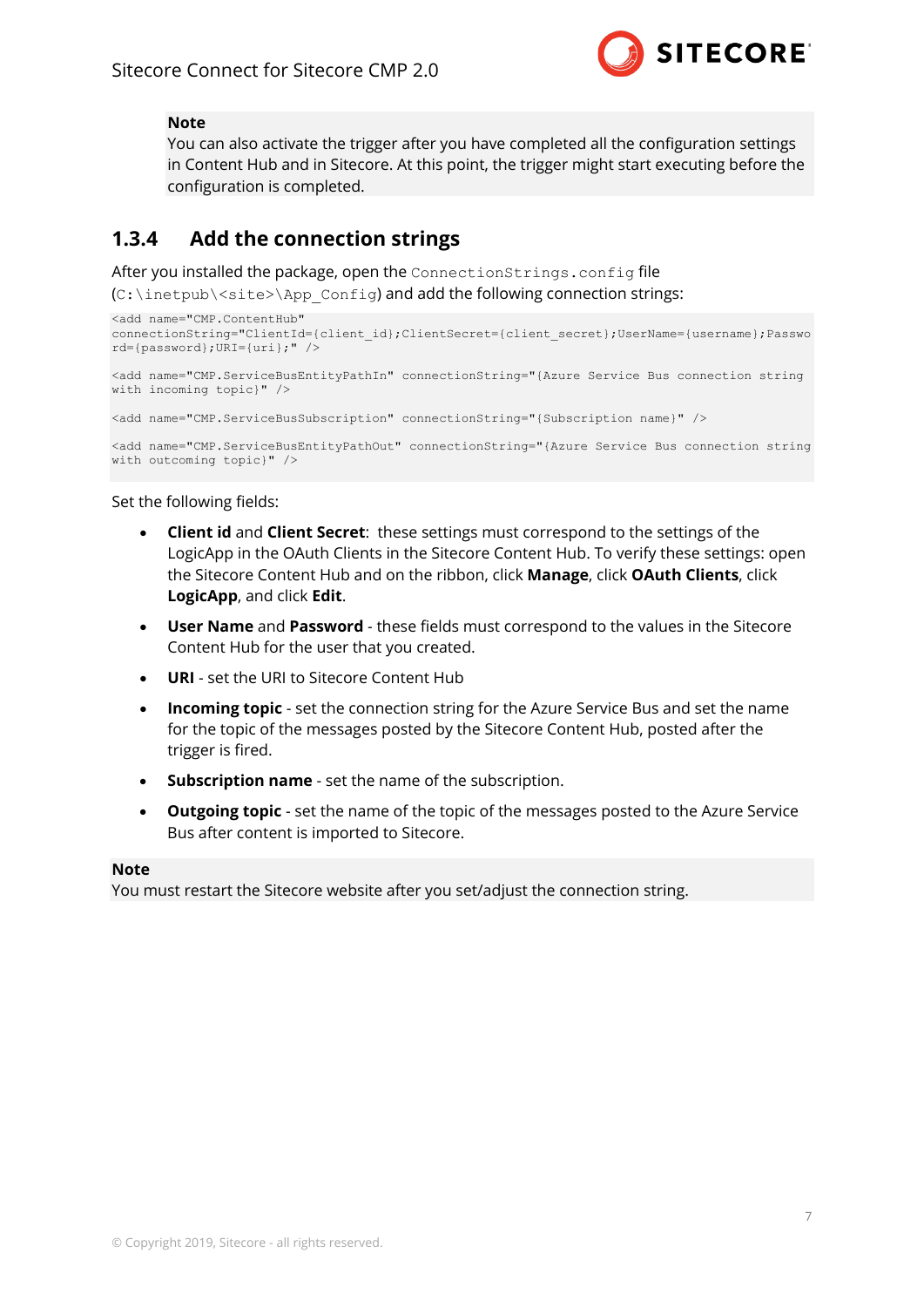

## <span id="page-7-0"></span>**1.4 Configure content and field mappings**

To import content, you must create several items:

- Bucket(s) where imported content must be stored.
- Template(s) that define the structure of imported content items.
- Entity Mapping item(s) and Field Mapping item(s) that define how imported content is imported and where it is stored.

## <span id="page-7-1"></span>**1.4.1 Buckets**

All the imported content is stored in Sitecore buckets. For example, all blog posts are stored in a bucket called *Blogs*.

To create a bucket:

1. Right-click the *CMP* folder, click **Insert**, and click **Bucket**.



2. Enter a name and click **OK**.

## <span id="page-7-2"></span>**1.4.2 Templates**

The structure of the imported content is defined by the Sitecore templates. You must make sure that each template inherits the *Content Hub Entity* template. This template contains the EntityIdentifier field.

To create a template:

1. Navigate to a *CMP* folder and create a template. For example, navigate to: templates\User Defined\CMP Connect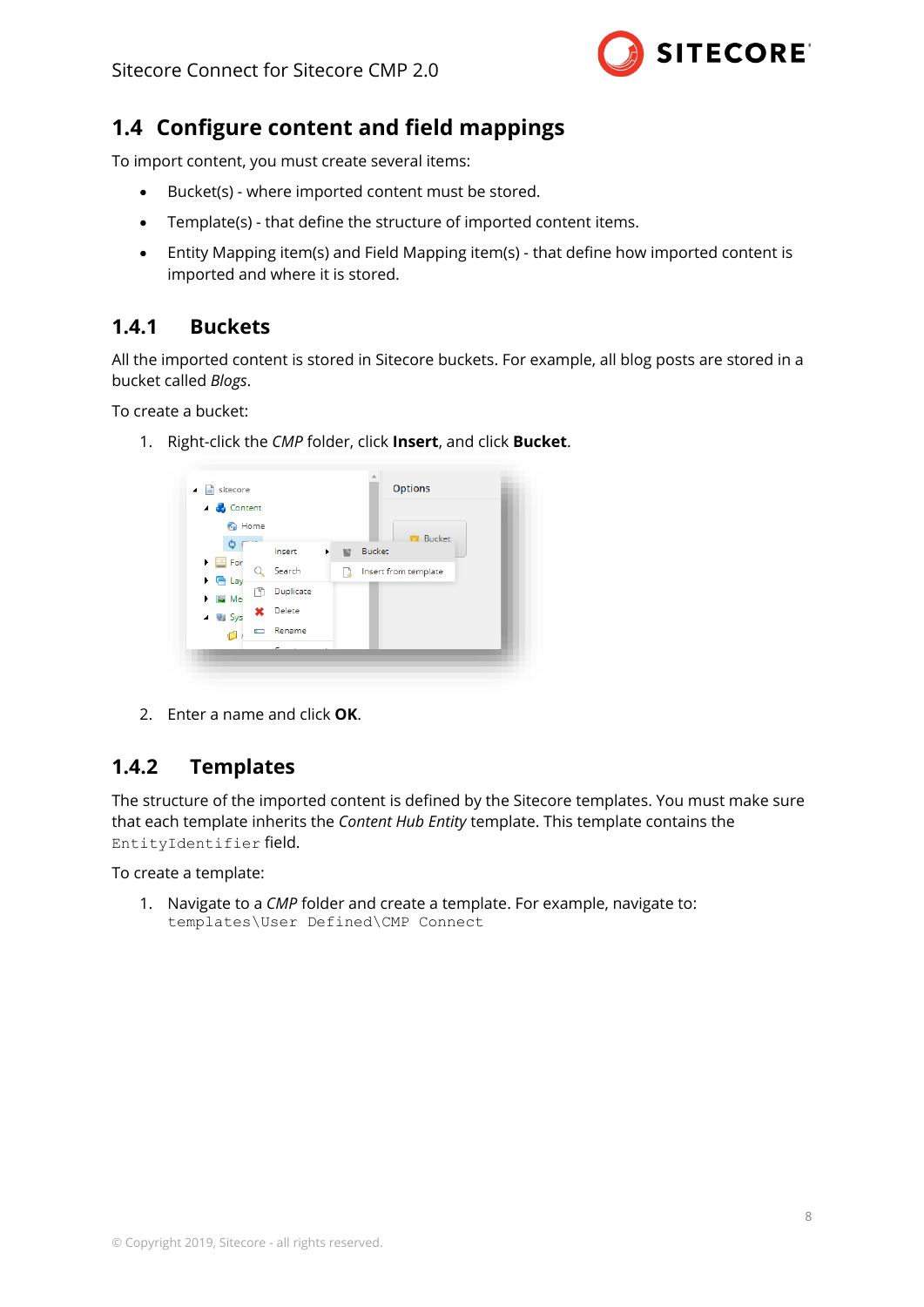

2. Add all the necessary fields. For example, for a blog post, add a *Title* (single line text) and *Body* (Multi-Line Text) field.

| <b>G</b> Home<br>$-4$ $-6$ CMP                     | $\overline{\phantom{a}}$<br><b>Name</b> | Type             | Source       | Unversioned Shared                          |                                                                         |
|----------------------------------------------------|-----------------------------------------|------------------|--------------|---------------------------------------------|-------------------------------------------------------------------------|
| <b>W</b> Blogs                                     | Content                                 |                  |              |                                             |                                                                         |
| $\blacktriangleright$ $\blacksquare$ Forms         |                                         |                  |              |                                             |                                                                         |
| ▶ 图 Layout                                         |                                         |                  |              |                                             |                                                                         |
| I a Media Library                                  | Title                                   | Single-Line Text | $\tau$       | $\qquad \qquad \qquad \qquad \qquad \qquad$ | $\qquad \qquad \qquad \qquad \qquad \qquad \qquad \qquad \qquad \qquad$ |
| > Mill System                                      |                                         |                  |              |                                             |                                                                         |
| <b>A E</b> Templates                               |                                         |                  | $\mathbf{v}$ |                                             |                                                                         |
| <b>F R</b> Branches                                | Body                                    | Multi-Line Text  |              | $\qquad \qquad \Box$                        | $\qquad \qquad \Box$                                                    |
| $\triangleq$ $\Phi$ CMP.                           |                                         |                  |              |                                             |                                                                         |
| $\blacktriangleright$ $\#$ Config Root             | Add a new field                         | Single-Line Text | $\mathbf{v}$ | $\qquad \qquad \qquad \qquad \qquad \qquad$ | $\qquad \qquad \qquad \qquad \qquad \qquad \qquad \qquad \qquad \qquad$ |
| Content Hub Entity                                 |                                         |                  |              |                                             |                                                                         |
| Entity Mapping                                     |                                         |                  |              |                                             |                                                                         |
| Field Mapping                                      | Add a new section                       |                  |              |                                             |                                                                         |
| $\blacktriangleright$ $\blacktriangleright$ Common |                                         |                  |              |                                             |                                                                         |
| 1 G List Manager                                   |                                         |                  |              |                                             |                                                                         |
| D G System                                         |                                         |                  |              |                                             |                                                                         |
| Foundation                                         |                                         |                  |              |                                             |                                                                         |
| Feature                                            |                                         |                  |              |                                             |                                                                         |
| <b>Project</b>                                     |                                         |                  |              |                                             |                                                                         |
| $\triangleq$ Sample                                |                                         |                  |              |                                             |                                                                         |
| $\blacktriangleright$ $\Box$ Sample Item           |                                         |                  |              |                                             |                                                                         |
| 4 G User Defined                                   |                                         |                  |              |                                             |                                                                         |
|                                                    |                                         |                  |              |                                             |                                                                         |
| CMP Connect                                        |                                         |                  |              |                                             |                                                                         |

3. In the **Data** section, in the **Base template** field, click **Content Hub Entity** and then click the arrow to select it.

| <b>Quick Info</b>            |                                                                                        |  |  |                    |  |  |  |  |
|------------------------------|----------------------------------------------------------------------------------------|--|--|--------------------|--|--|--|--|
| Item ID:                     | {B1227571-EA91-4303-BA6C-1280DD0577BF}                                                 |  |  |                    |  |  |  |  |
| Item name:                   | Blogs                                                                                  |  |  |                    |  |  |  |  |
| Item path:                   | /sitecore/templates/User Defined/CMP Connect/Blogs                                     |  |  |                    |  |  |  |  |
| Template:                    | /sitecore/templates/System/Templates/Template - {AB86861A-6030-46C5-B394-E8F99E8B87DB} |  |  |                    |  |  |  |  |
| <b>Created from:</b>         | [unknown]                                                                              |  |  |                    |  |  |  |  |
| Item owner:                  | sitecore\Admin                                                                         |  |  |                    |  |  |  |  |
| <b>Data</b>                  |                                                                                        |  |  |                    |  |  |  |  |
| Base template [shared]:      |                                                                                        |  |  |                    |  |  |  |  |
| All                          |                                                                                        |  |  | Selected           |  |  |  |  |
| <b>4</b> El Templates        |                                                                                        |  |  | Standard template  |  |  |  |  |
| Þ.                           | <b>Branches</b>                                                                        |  |  | Content Hub Entity |  |  |  |  |
|                              |                                                                                        |  |  |                    |  |  |  |  |
| O CMP                        |                                                                                        |  |  |                    |  |  |  |  |
| → d <sup>8</sup> Config Root |                                                                                        |  |  |                    |  |  |  |  |
|                              | Content Hub Entity                                                                     |  |  |                    |  |  |  |  |
|                              | Entity Mapping<br>▶ <b>B</b> Field Mapping                                             |  |  |                    |  |  |  |  |

<span id="page-8-0"></span>• To save the template, click **Save**.

## **1.4.3 Entity mapping**

*Entity Mapping* items and *Field Mapping* items define how content is imported and in what bucket it is stored.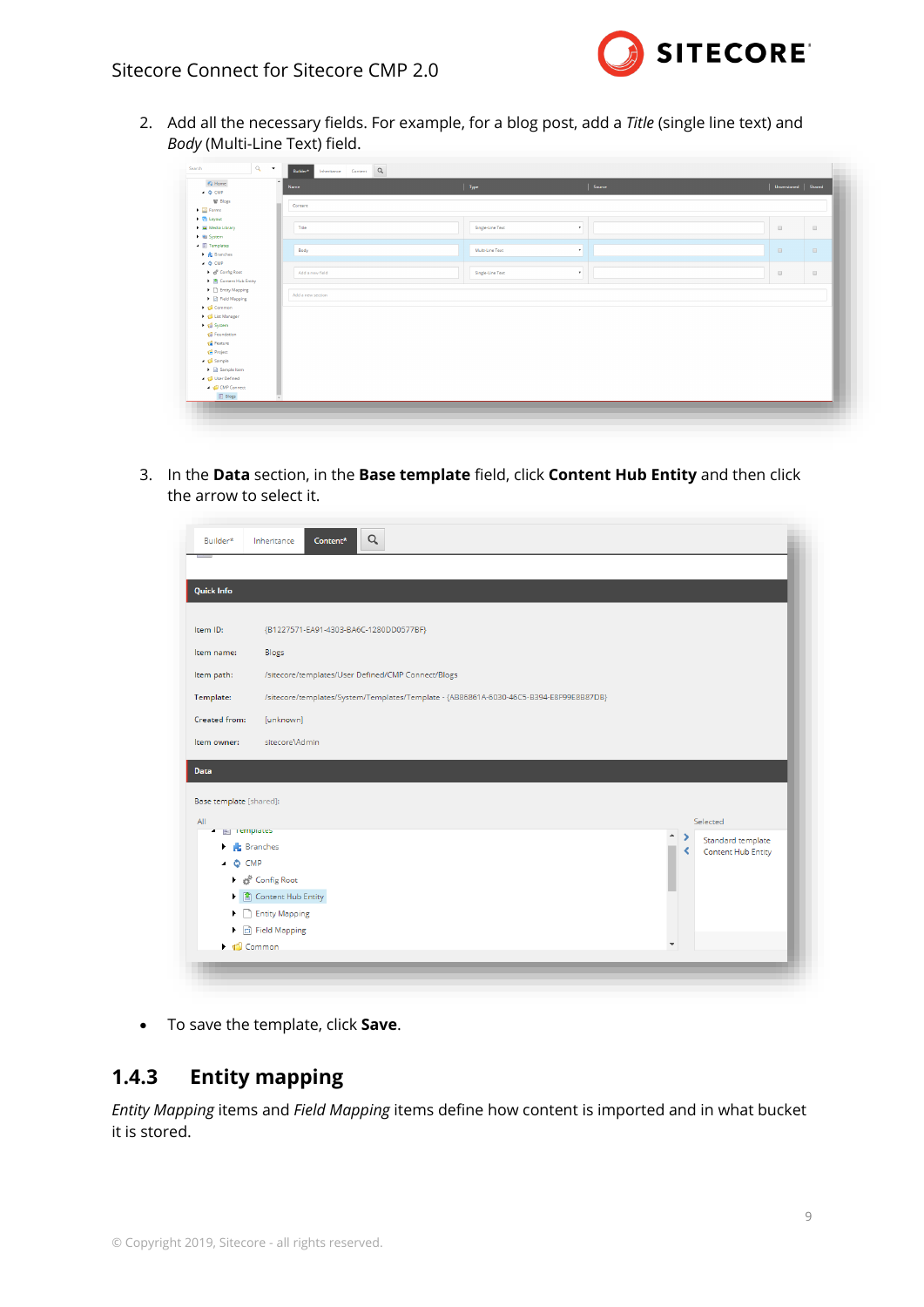

To create an entity mapping item:

1. Navigate to /sitecore/system/Modules/CMP , right-click **Config**, click **Insert**, and click **Entity Mapping**. Enter the name for the new item, for example *Article*. By default, every entity mapping comes with default field mappers for the display name, the publication date, and the expiration date.

| <b>A W</b> System                     |
|---------------------------------------|
| Aliases                               |
| Dictionary                            |
| $\triangleright$ <b>6</b> Languages   |
| <b>I</b> List Manager                 |
| Marketing Control Panel               |
| ▲ (a) Modules                         |
| $\triangle$ CMP                       |
| $\Box$ Config                         |
| $\blacksquare$ $\blacksquare$ Article |
| □ _Display name                       |
| <b>C</b> Content-PublicationDate      |
| <b>Content-ExpirationDate</b>         |
| Blog                                  |

- 2. In the **Data** section, fill in the following fields:
	- o **Content Type Id** enter the content type used in Content Hub.
	- o **Bucket** enter the item bucket to keep Sitecore items created from M-Entities of a given content type id.
	- o **Template** enter a template to be used to create the Sitecore items. The template must contain the fields that are used to store the imported content.

## <span id="page-9-0"></span>**1.4.4 Field mapping**

To map imported content to the Sitecore item structure, you must add *Field Mapping* items to each *Entity Mapping* item. You must create a *Field Mapping* item for each field that you want to import.

To create the *Field Mapping* item:

- 1. Right-click the *Entity Mapping* item that you created earlier, click **Insert**, and then click **Field Mapping**.
- 2. Enter a name and click **OK**, for example, *Title*.
- 3. In the **Data** section, fill in the following fields:
	- o **CMP Field Name** the name of the field in the Content Hub.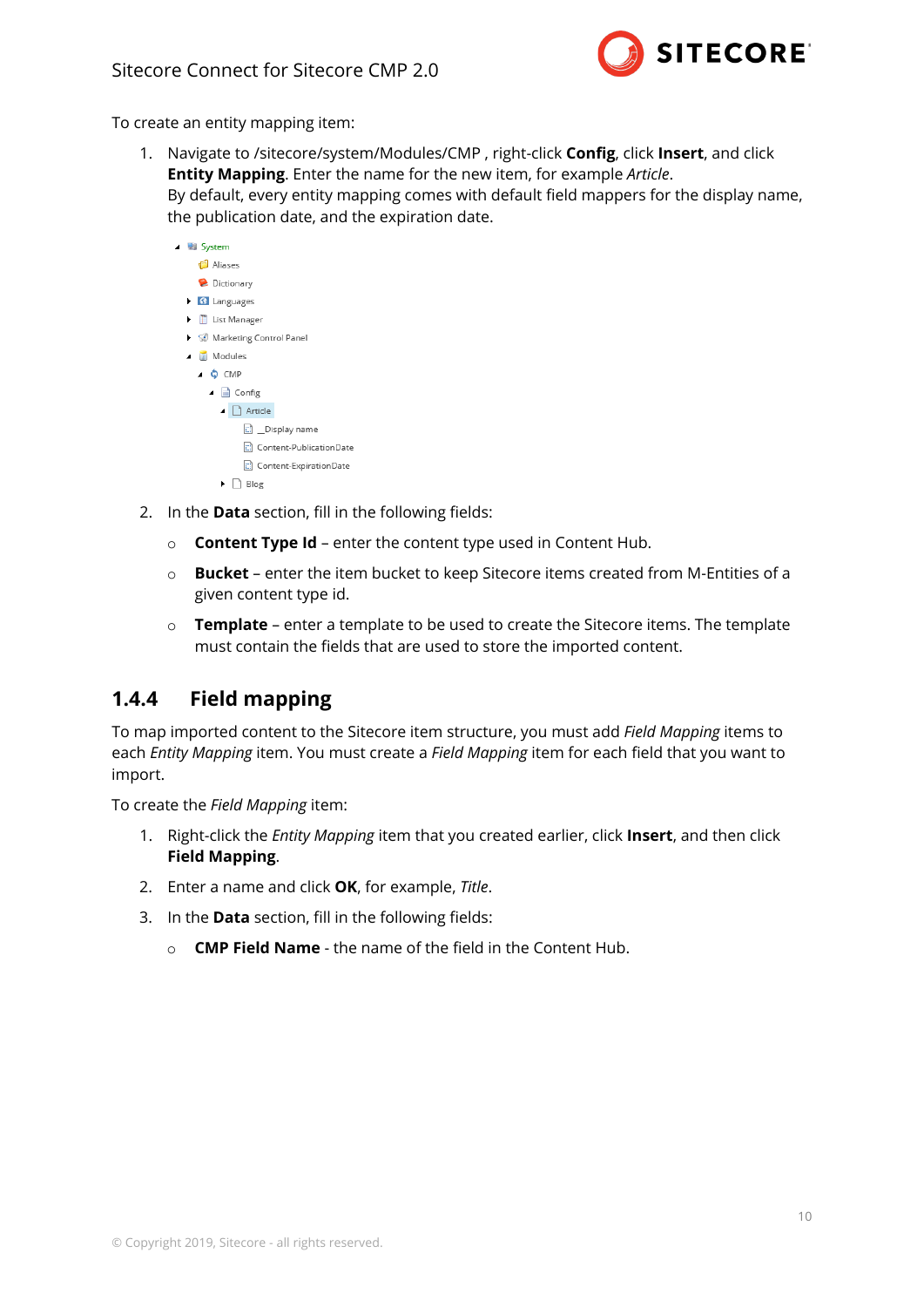

o **Sitecore Field Name** - the field name as defined in the template you are using.



4. Add as many *Field Mapping* items as you require.

To verify the entity type and structure in the Content Hub:

- 1. Create a new item in the Content Hub or edit an existing one, for example, a blog post.
- 2. Copy the URL, for example, https://yourdomain/en-us/content/detail/9782 and paste it in a new browser tab.
- 3. Change the URL to <https://yourdomain/api/entities/9782> and press enter.

The entity structure is now shown in JSON.

4. To find the entity's content type, find the Content Type ToContent relation and follow the link ("href": "https://yourdomain/api/entities/9782").

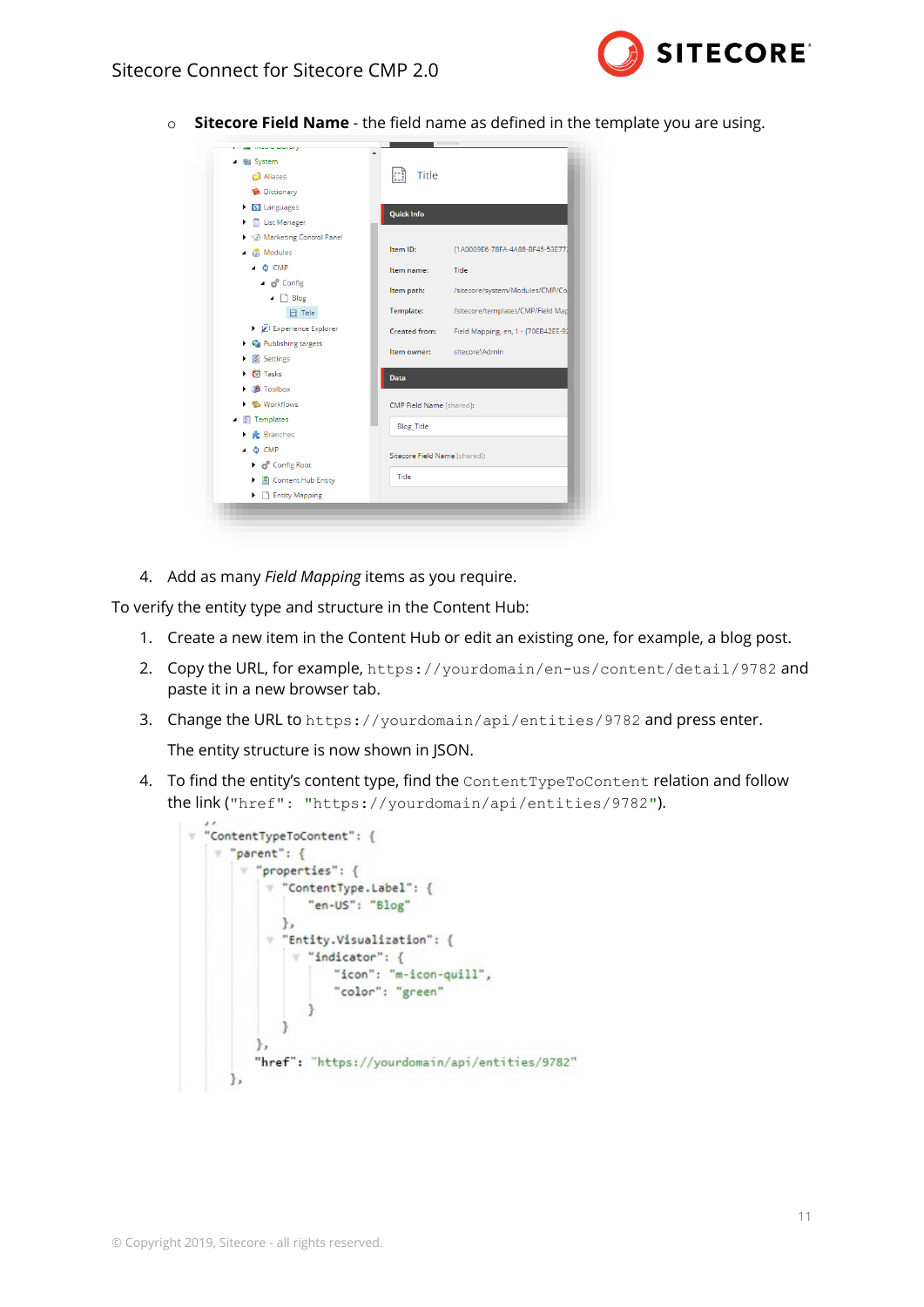

Now the content type is shown, in this example "M. ContentType. Blog".

```
\overline{\mathbf{v}} {
      "id": 9782,
     "identifier": "M.ContentType.Blog",
    \forall "cultures": [
        "en-US"
       \mathbf{L}\overline{\mathbf{v}}^{-n}properties": {
```